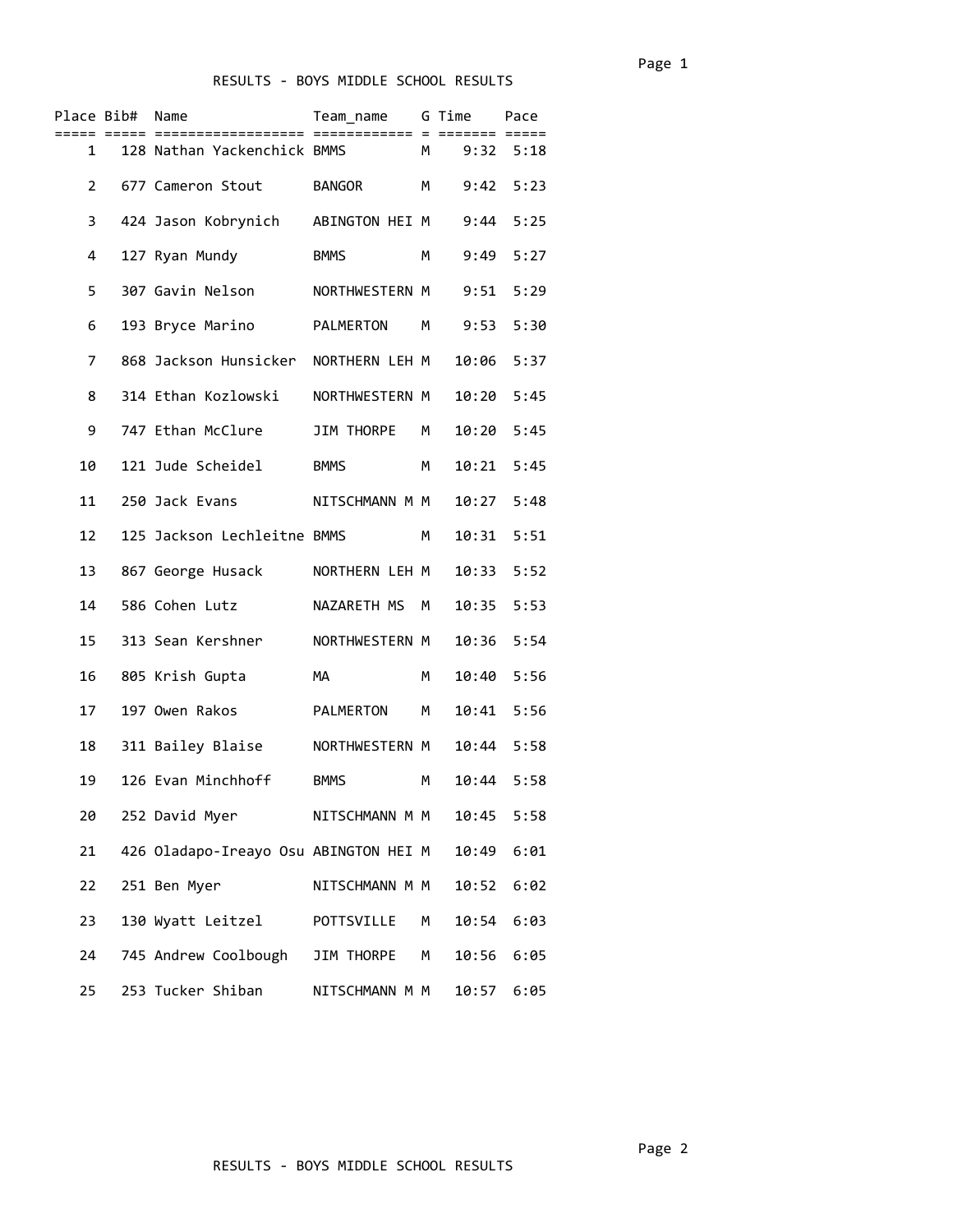| Place Bib# | Name                                  | Team_name      |   | G Time     | Pace |
|------------|---------------------------------------|----------------|---|------------|------|
| 26         | 20 Dylan Corsetti                     | PEN ARGYL M    |   | 10:59 6:06 |      |
| 27         | 306 Xander Giandomenic NORTHWESTERN M |                |   | 11:00      | 6:07 |
| 28         | 417 Carter Chichura                   | ABINGTON HEI M |   | 11:01      | 6:07 |
| 29         | 869 Adam Pender                       | NORTHERN LEH M |   | 11:02      | 6:08 |
| 30         | 579 Jason Perillo                     | NAZARETH MS M  |   | 11:04      | 6:09 |
| 31         | 78 Isaiah Sorge                       | LEHMAN INTER M |   | 11:05      | 6:10 |
| 32         | 258 Nalique Matthews                  | NITSCHMANN M M |   | 11:07      | 6:11 |
| 33         | 807 Greg Hine                         | MA             | м | 11:09      | 6:12 |
| 34         | 256 Jacob Rivera                      | NITSCHMANN M M |   | 11:09      | 6:12 |
| 35         | 428 David Traweek                     | ABINGTON HEI M |   | 11:10      | 6:13 |
| 36         | 682 Kaden Graziano                    | <b>BANGOR</b>  | M | 11:11      | 6:13 |
| 37         | 255 Ethan Caine                       | NITSCHMANN M M |   | 11:11      | 6:13 |
| 38         | 746 Ehren Hassler                     | JIM THORPE     | M | 11:14      | 6:15 |
| 39         | 578 Giovanni Mastromon NAZARETH MS M  |                |   | 11:16      | 6:16 |
| 40         | 76 Joseph Merritt                     | LEHMAN INTER M |   | 11:18      | 6:17 |
| 41         | 414 Aidan Brown                       | ABINGTON HEI M |   | 11:18      | 6:17 |
| 42         | 254 Spencer Sabo                      | NITSCHMANN M M |   | 11:21      | 6:18 |
| 43         | 871 Michael Wilk                      | NORTHERN LEH M |   | 11:24      | 6:20 |
| 44         | 207 Connor Stroup                     | PALMERTON      | М | 11:26      | 6:21 |
| 45         | 132 Cullen Clarke                     | POTTSVILLE     | М | 11:30      | 6:23 |
| 46         | 873 Tyler Sollars                     | NORTHERN LEH M |   | 11:30      | 6:24 |
| 47         | 416 Daniel Casper                     | ABINGTON HEI M |   | 11:32      | 6:25 |
| 48         | 257 Evan Episcopio                    | NITSCHMANN M M |   | 11:35      | 6:27 |
| 49         | 191 Derek King                        | PALMERTON      | М | 11:40      | 6:29 |
| 50         | 679 Owen Sylvester                    | <b>BANGOR</b>  | М | 11:42      | 6:30 |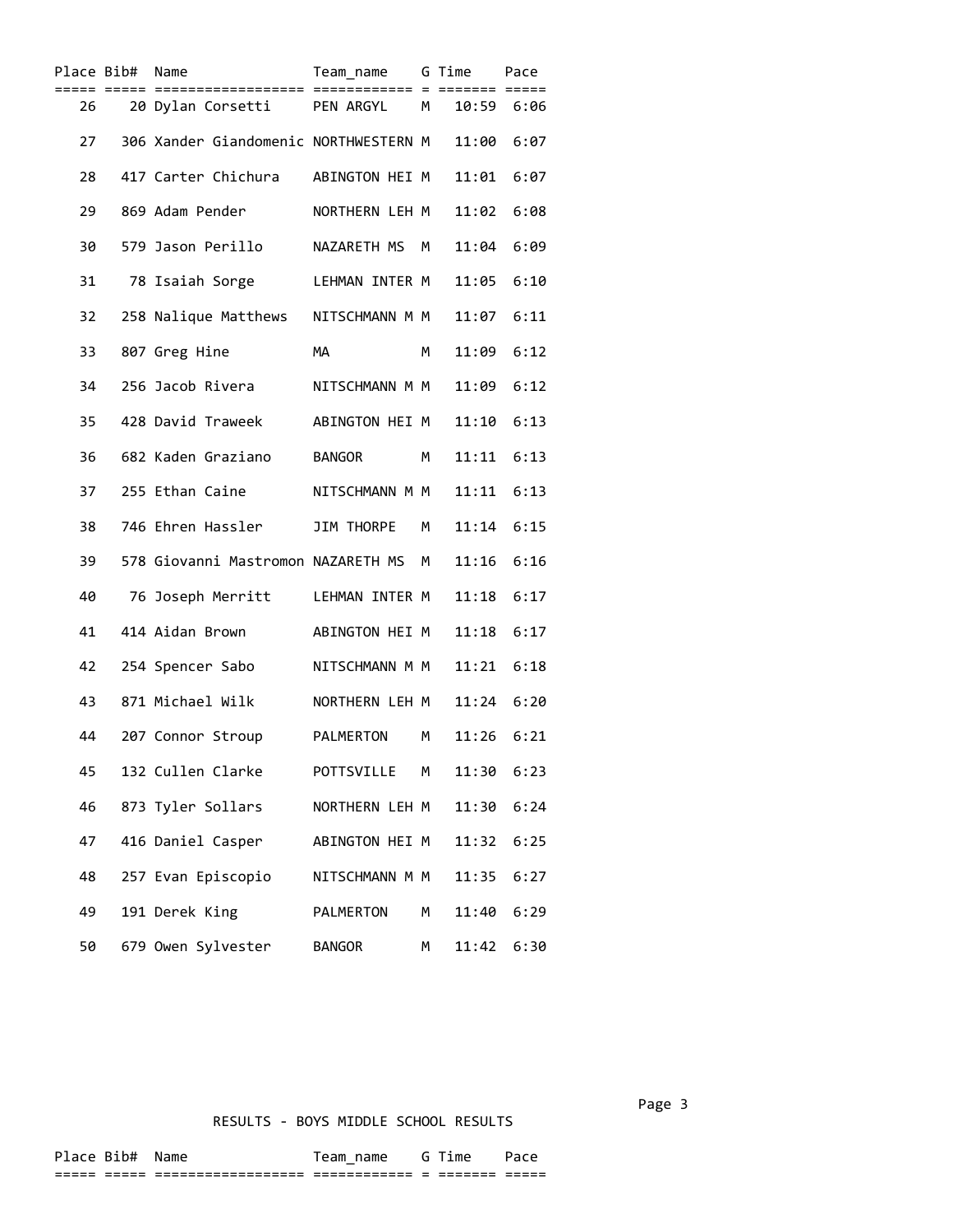| 51 | 133 Ryan March       | POTTSVILLE        | М | 11:43 | 6:31 |
|----|----------------------|-------------------|---|-------|------|
| 52 | 134 Dominic Alvarez  | POTTSVILLE        | М | 11:44 | 6:32 |
| 53 | 576 Sean Gorman      | NAZARETH MS       | м | 11:45 | 6:32 |
| 54 | 310 Bryce Thrash     | NORTHWESTERN M    |   | 11:46 | 6:32 |
| 55 | 309 Luke Thrash      | NORTHWESTERN M    |   | 11:47 | 6:33 |
| 56 | 749 Henry Snyder     | JIM THORPE        | М | 11:51 | 6:35 |
| 57 | 429 Reece Vida       | ABINGTON HEI M    |   | 11:54 | 6:37 |
| 58 | 592 Ryan Wack        | NAZARETH MS       | M | 11:57 | 6:39 |
| 59 | 120 Richard Ryan     | <b>BMMS</b>       | М | 12:00 | 6:40 |
| 60 | 585 Everett Kingsley | NAZARETH MS       | М | 12:01 | 6:41 |
| 61 | 582 Wesley Gordon    | NAZARETH MS       | М | 12:02 | 6:41 |
| 62 | 750 Shane Carr       | <b>JIM THORPE</b> | М | 12:03 | 6:42 |
| 63 | 204 Jackson Stein    | PALMERTON         | М | 12:05 | 6:43 |
| 64 | 180 Aj Borger        | PALMERTON         | М | 12:06 | 6:44 |
| 65 | 178 Trevor Anthony   | PALMERTON         | М | 12:08 | 6:44 |
| 66 | 872 Seth Schaeffer   | NORTHERN LEH M    |   | 12:08 | 6:45 |
| 67 | 743 Owen Acker       | JIM THORPE        | М | 12:10 | 6:46 |
| 68 | 124 Thomas Gordon    | <b>BMMS</b>       | м | 12:14 | 6:48 |
| 69 | 678 Logan Rusche     | <b>BANGOR</b>     | М | 12:15 | 6:48 |
| 70 | 590 Isaiah Sack      | NAZARETH MS       | м | 12:17 | 6:50 |
| 71 | 75 Aidan Jones       | LEHMAN INTER M    |   | 12:17 | 6:50 |
| 72 | 581 Rafael Fennel    | NAZARETH MS       | М | 12:18 | 6:50 |
| 73 | 123 Ethan Denning    | <b>BMMS</b>       | м | 12:21 | 6:52 |
| 74 | 587 Noah Moore       | NAZARETH MS       | M | 12:23 | 6:53 |
| 75 | 865 Aaron Pender     | NORTHERN LEH M    |   | 12:23 | 6:53 |

Page 4 and the state of the state of the state of the state of the state of the state of the state of the state of the state of the state of the state of the state of the state of the state of the state of the state of the

|    | Place Bib# Name |                     | Team name G Time |              | Pace |  |
|----|-----------------|---------------------|------------------|--------------|------|--|
|    |                 |                     |                  |              |      |  |
|    |                 | 76 122 Owen Cassidy | <b>BMMS</b>      | M 12:29 6:56 |      |  |
| 77 |                 | 673 Aiden Twist     | <b>BANGOR</b>    | M 12:30 6:57 |      |  |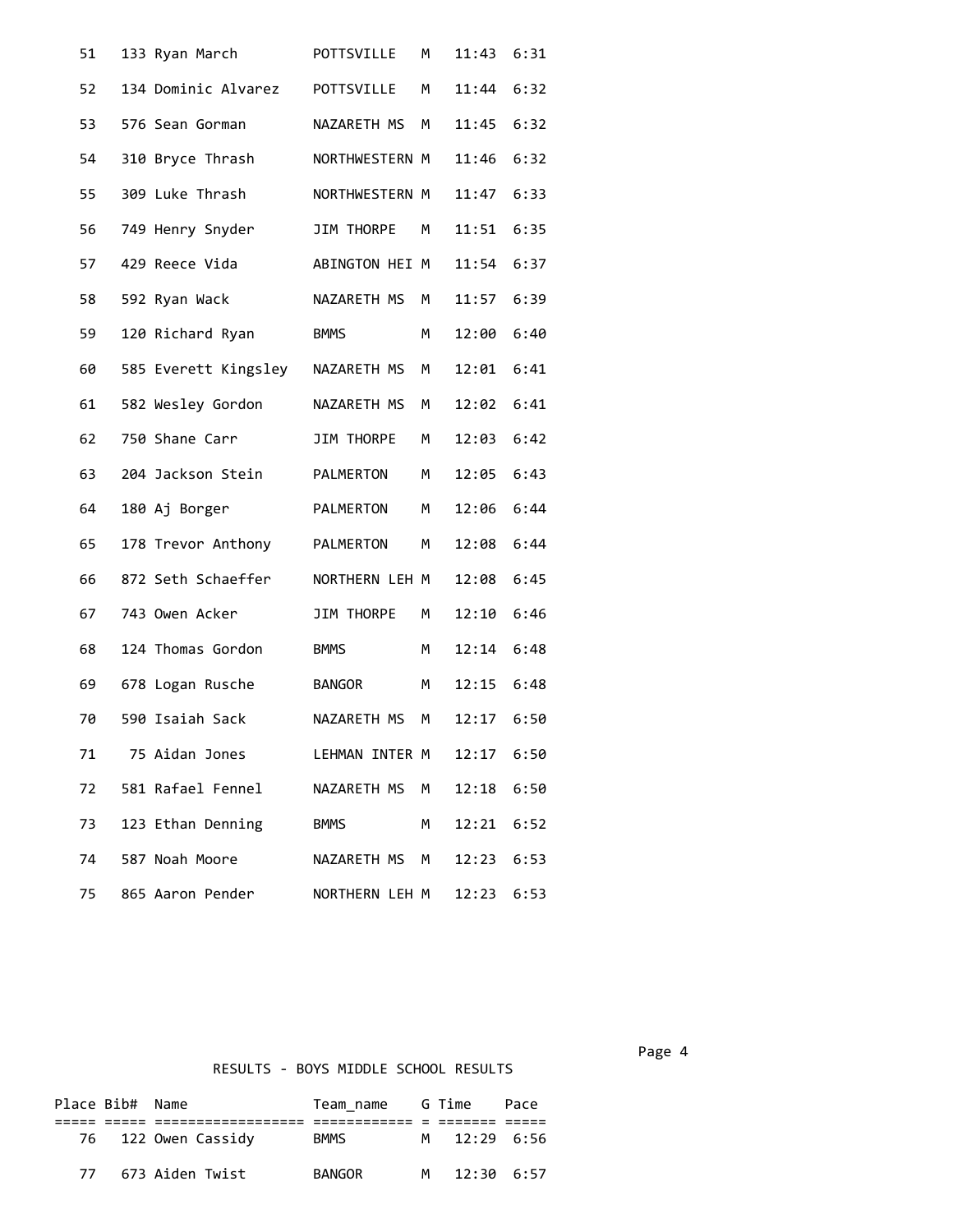| 78  | 420 Joe Healey                        | ABINGTON HEI M |   | 12:31 | 6:57 |
|-----|---------------------------------------|----------------|---|-------|------|
| 79  | 199 Corey Serfass                     | PALMERTON      | М | 12:41 | 7:03 |
| 80  | 119 Logan Barnes                      | <b>BMMS</b>    | M | 12:47 | 7:06 |
| 81  | 422 Christopher Kelleh ABINGTON HEI M |                |   | 12:53 | 7:10 |
| 82  | 866 Ayden Scanlon                     | NORTHERN LEH M |   | 12:53 | 7:10 |
| 83  | 584 Dawson Lueders                    | NAZARETH MS    | M | 12:57 | 7:12 |
| 84  | 181 Ryan Burkett                      | PALMERTON      | M | 12:57 | 7:12 |
| 85  | 129 Luke Gustas                       | POTTSVILLE     | M | 12:59 | 7:13 |
| 86  | 308 Thomas Schneck                    | NORTHWESTERN M |   | 13:06 | 7:17 |
| 87  | 580 Evan Frack                        | NAZARETH MS    | M | 13:13 | 7:21 |
| 88  | 312 Mark Boushell                     | NORTHWESTERN M |   | 13:14 | 7:21 |
| 89  | 583 Aidan Herald                      | NAZARETH MS    | M | 13:14 | 7:21 |
| 90  | 77 Carson Peregrin                    | LEHMAN INTER M |   | 13:15 | 7:22 |
| 91  | 591 Ben Sarnoff                       | NAZARETH MS    | М | 13:19 | 7:24 |
| 92  | 748 Evan Rosenbrook                   | JIM THORPE     | М | 13:26 | 7:28 |
| 93  | 744 Bowden Chicarelli                 | JIM THORPE     | М | 13:27 | 7:28 |
| 94  | 192 Dillon Lombardi                   | PALMERTON      | М | 13:28 | 7:29 |
| 95  | 190 Sean Jahelka                      | PALMERTON      | M | 13:36 | 7:34 |
| 96  | 22 Anthony Sora                       | PEN ARGYL      | M | 13:43 | 7:37 |
| 97  | 182 Eli Christman                     | PALMERTON      | М | 13:46 | 7:39 |
| 98  | 72 Nicholas Sadura                    | EAST STROUDS M |   | 13:47 | 7:40 |
| 99  | 870 Braden Marzen                     | NORTHERN LEH M |   | 13:51 | 7:42 |
| 100 | 71 Alexander Kolakows EAST STROUDS M  |                |   | 13:56 | 7:45 |

| Place Bib# Name |                      | Team_name G Time        |  | Pace <b>P</b> |
|-----------------|----------------------|-------------------------|--|---------------|
|                 |                      |                         |  |               |
|                 | 101 198 Alex Saas    | PALMERTON M 14:05 7:50  |  |               |
|                 | 102 213 Ashton Yost  | PALMERTON M 14:30 8:04  |  |               |
|                 | 103 131 Wyatt Masser | POTTSVILLE M 14:37 8:07 |  |               |

Page 5